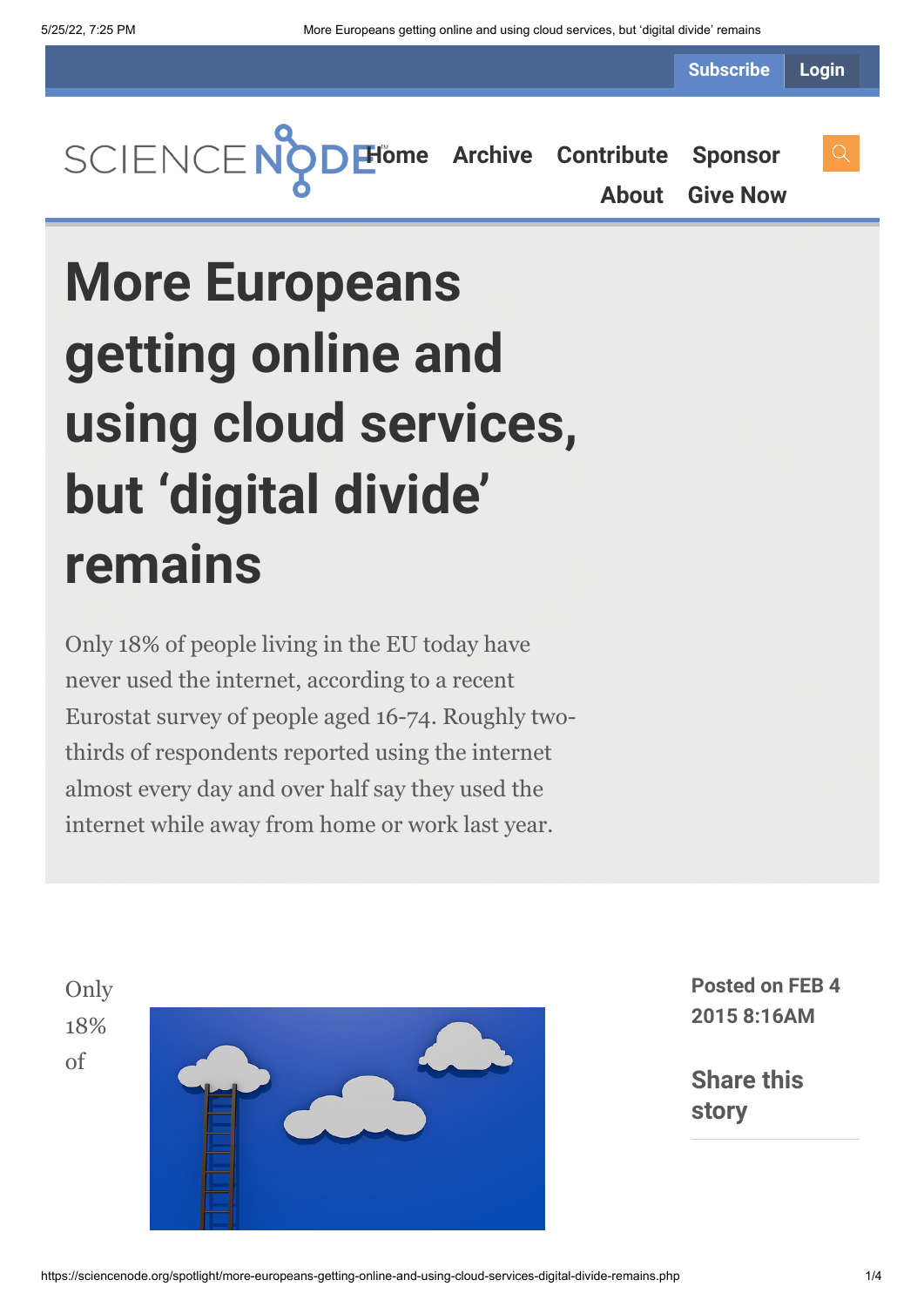*Image courtesy [FutUndBeidl,](https://www.flickr.com/photos/61423903@N06/) [Flickr](https://flic.kr/p/ena2yU) ([CC BY 2.0\)](https://creativecommons.org/licenses/by/2.0/)*

people living in the EU today have never used the internet, according to a recent Eurostat survey of people aged 16-74. Roughly two-thirds of people surveyed reported using the internet almost every day.

However, internet use varies widely between EU member states, showing that there is still work to do to fully overcome Europe's 'digital divide'. While only 3% of the population in Denmark and 4% of the population in Luxembourg have no experience of using the internet, this figure is at least 30% in Romania, Bulgaria, Greece, Italy, and Portugal.

On-the-go internet use has grown by 16 percentage points between 2012 and 2014, with just over half of the survey respondents reporting they had used the internet while away from home or work last year.

## **Sharing, storing, and using software via the cloud**

Eurostat's 2014 survey also examined take-up of cloud computing. One in five people in Europe have saved files using cloud storage, with young people (aged 16-24) more than three times more likely to have done so than those aged over 55. Only one in ten cloud users report having paid for online storage space.

One major reason for the relatively low uptake of cloud storage is lack of awareness: over a quarter of those who use the internet do not know that cloud



**[online](https://sciencenode.org/tag/?tag=online)**

**[statistics](https://sciencenode.org/tag/?tag=statistics)**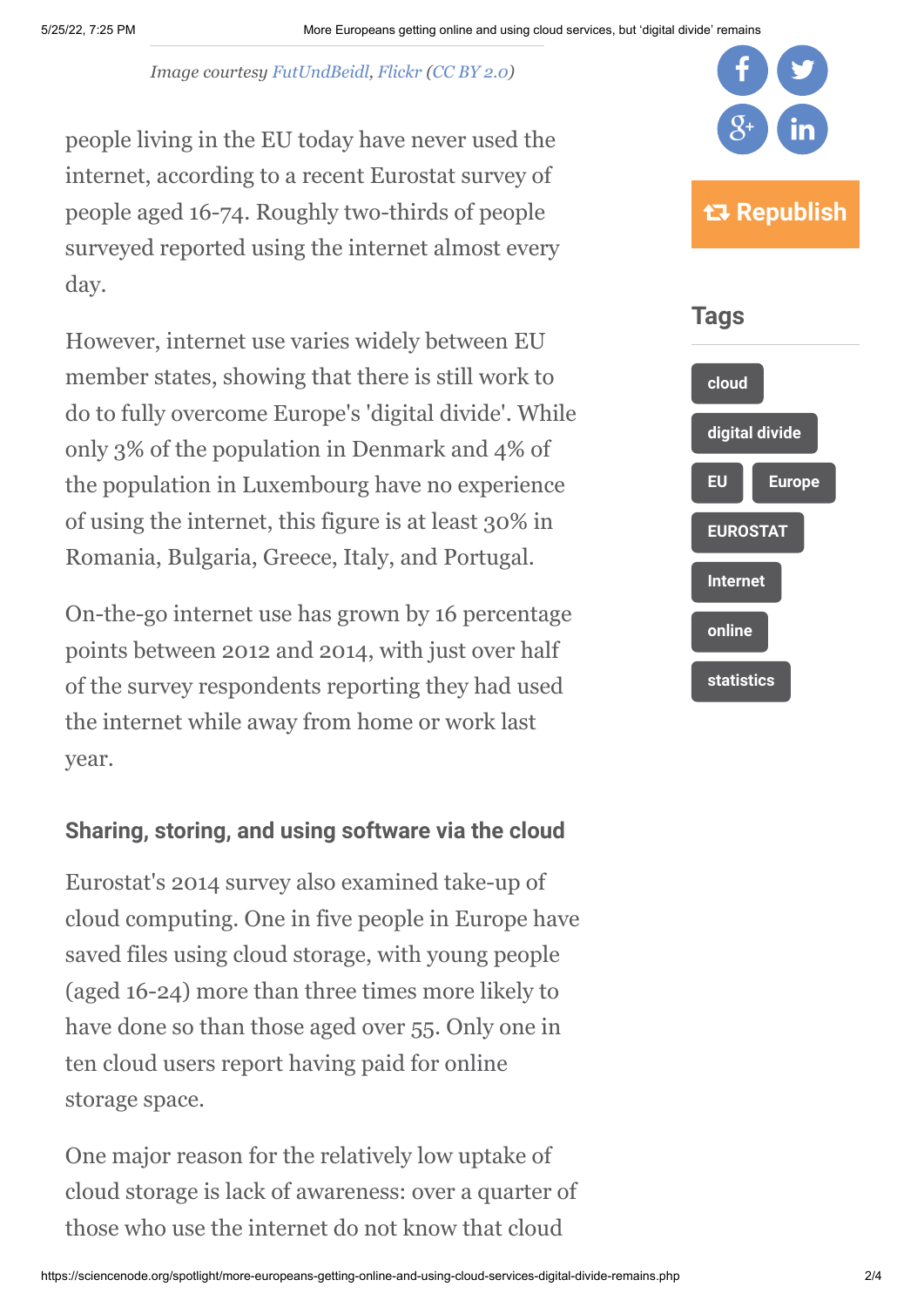services exist. Among those internet users who are aware of cloud services but do not make use of them, 44% cited privacy and security concerns, 28% cited service reliability concerns, and 22% reported they were lacking the necessary skills.

Only 12% of respondents reported making use of software via cloud services and just 15% say they have used cloud services to share files with others (compared to 44% who have done so via email). Photos are the most popular type of file both shared and stored using cloud services.

*For more detailed information about the survey, please visit [the Eurostat website](http://ec.europa.eu/eurostat/statistics-explained/index.php/Internet_and_cloud_services_-_statistics_on_the_use_by_individuals).*

*- Andrew Purcell*